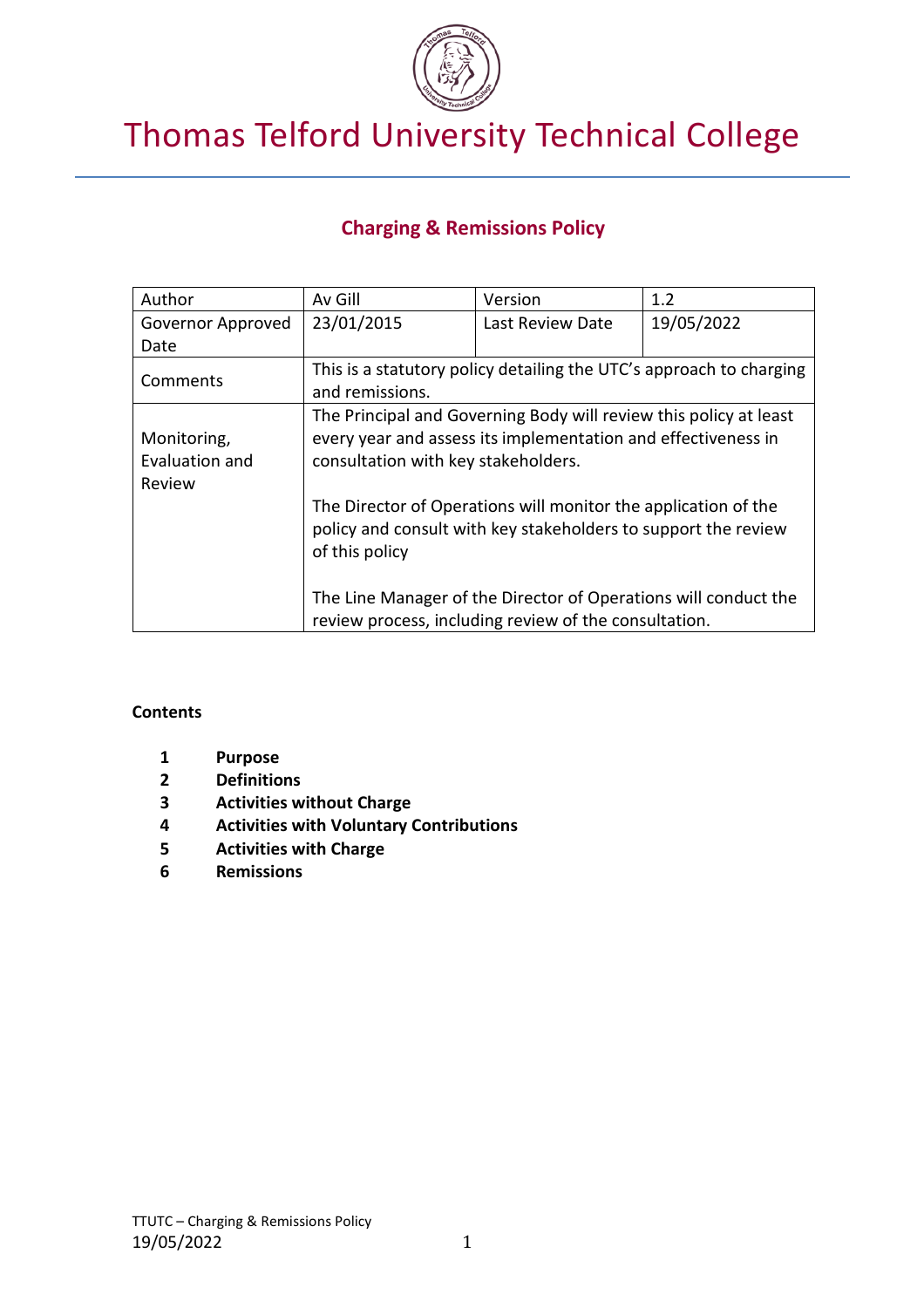## **1. Purpose**

- **1.1.** The Charging and Remissions Policy reflects the TTUTC's vision of equality of opportunity for all its students. It is intended to ensure that all students have access to excellent educational experiences irrespective of financial circumstance.
- **1.2.** This policy will provide clarity over those activities and items which the UTC will provide free of charge, those items for which a voluntary contribution may be requested and those items where there may be a charge.
- **1.3.** This policy has been created in conjunction with the DfE guidance document 'Charging for school activities' (DFE-00244-2013)

#### **2. Definitions**

- **2.1.** The UTC day is defined as 8.30am to 5.00pm
- **2.2.** A **Charge** is defined as a fee payable by parents/carers required to enable their child to participate in an activity
- **2.3.** A **Voluntary Contribution** is defined as an optional donation made by parents/carers at the suggestion of the UTC that supports the provision of an Activity for students at the UTC. Individual participation cannot be conditional on making a voluntary contribution.

#### **3. Activities without Charge**

- **3.1.** There will be no charge for the following activities:
- **3.1.1.** Education provided by the on the UTC site wholly or mostly during the UTC day that forms a necessary part of the UTC curriculum (including Religious Education, Citizenship and PSHE)
- **3.1.2.** Education provided by the UTC that forms a necessary part of the syllabus of or preparation for a prescribed public examination for which the learner is being prepared at the UTC (where the learner has completed all work and preparations required for said examination).
- **3.1.3.** First entry for a prescribed public examination provided that the learner has been prepared for it at the UTC and they have completed all work and preparations as required.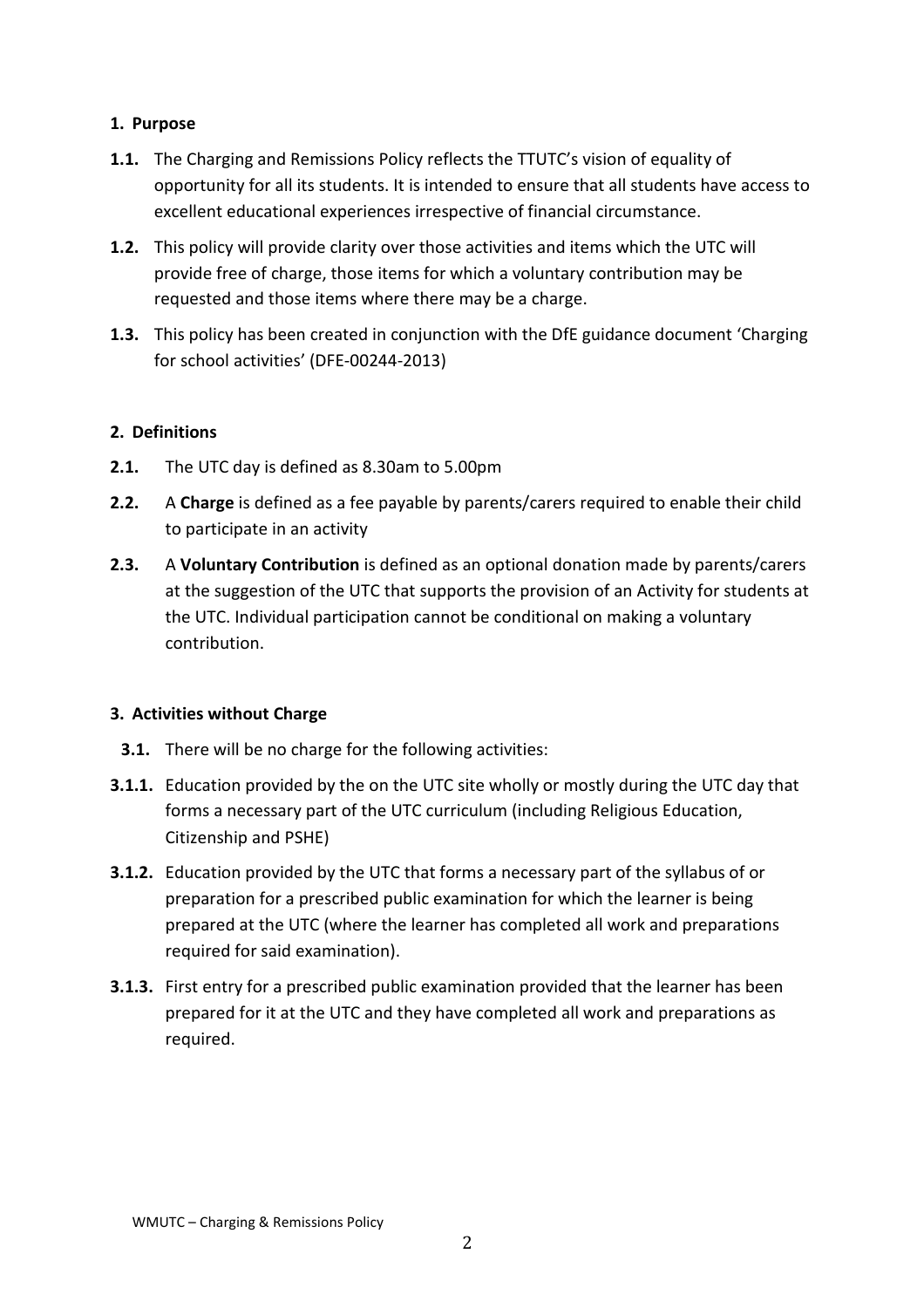#### **4. Activities with Voluntary Contributions**

- **4.1.** The UTC may request voluntary contributions towards the cost of UTC activities to assist with funding subject to the following conditions:
- **4.1.1.** The activity does not form part of the necessary part of the UTC curriculum and/or the curriculum could be delivered the same or other ways without requiring contributions or charges.
- **4.1.2.** The activity does not form part of the necessary preparation for a public examination and/or the preparation could be delivered the same or other ways without requiring contributions or charges.
- **4.1.3.** Any children of parents/carers who choose not to contribute will not be treated any differently and will not be excluded from any part of the activity
- **4.2.** Where insufficient funds are raised through voluntary contributions the UTC may decide to reduce the extent of the activity or cancel the activity

## **5. Activities with a Charge**

- **5.1.** The UTC may recover the full costs of the following activities which may be provided directly or through commissioned services
- **5.2.** Educational or other activities provided wholly or mainly outside normal UTC hours and/or activities provided away from the UTC premises which are not:
- **5.3.** Part of a syllabus for a prescribed public examination for which the learner is being prepared at the UTC
- **5.4.** Part of Religious Education, Citizenship and PSHE
- **5.5.** Board and lodgings on residential visits (subject to remission arrangements)
- **5.6.** Cost of entering a learner for a public examination not prescribed in regulations and for the cost of preparing a learner for that examination outside normal UTC hours;
- **5.7.** Cost of entering a learner for a prescribed public examination including re-sits where no formal preparation has been provided by the UTC within timetabled lessons
- **5.8.** Cost of entering a learner for a prescribed public examination including re-sits where the learner has not completed all work set and not prepared as required
- **5.9.** Cost of registering a learner for a qualification where the learner has not completed all work set and not prepared as required.
- **5.10.** Cost of the examination fee should a learner not attend for an examination session without good reason.